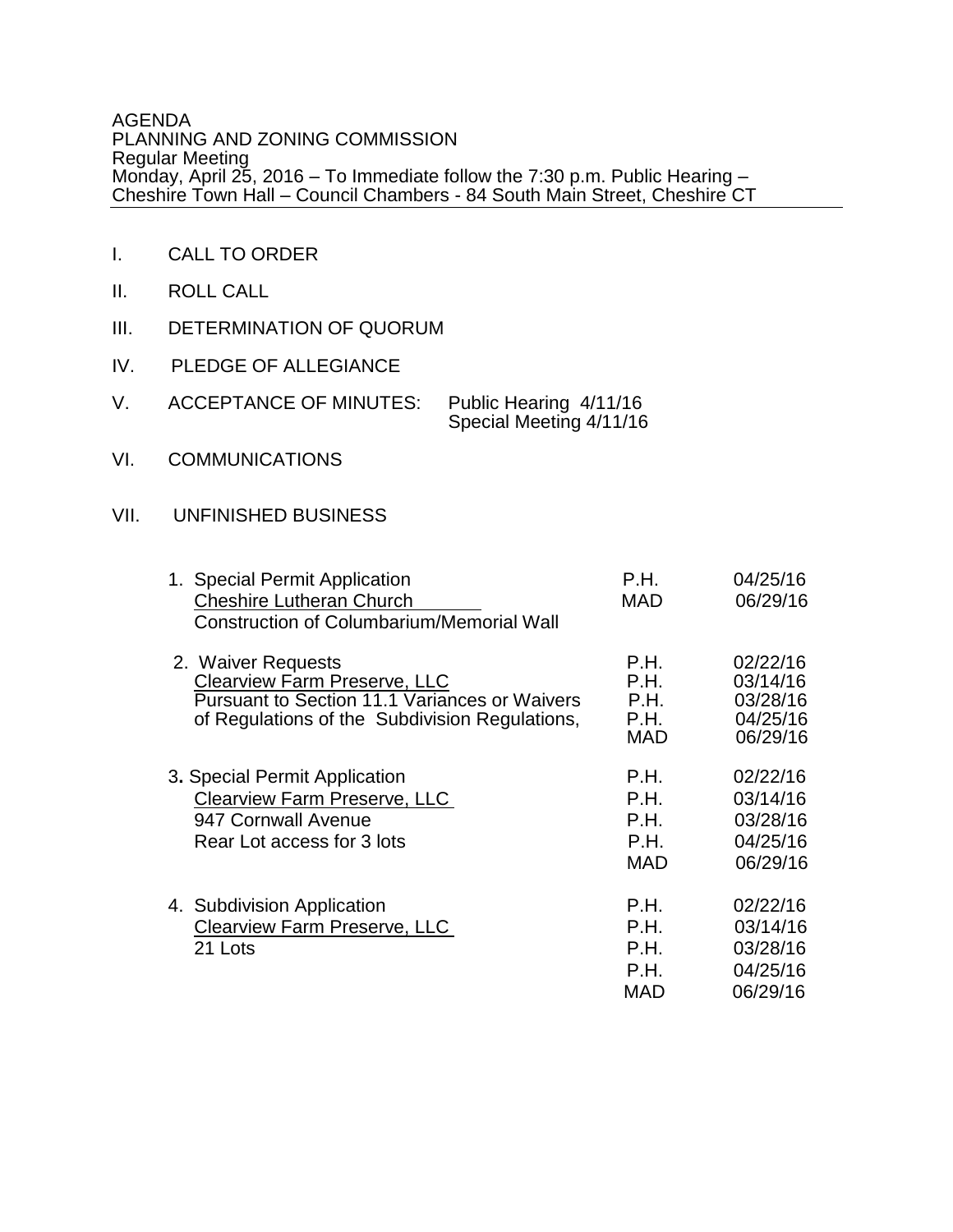#### AGENDA PLANNING AND ZONING COMMISSION Regular Meeting Monday, April 25, 2016 Page 2

| 5. Special Permit Application                | P.H.       | 02/08/16 |
|----------------------------------------------|------------|----------|
| <b>Fred Kudish</b>                           | P.H.       | 02/22/16 |
| 35 South Meriden Road                        | P.H.       | 03/14/16 |
| Outdoor events on existing working farm      | P.H.       | 03/28/16 |
| (Sec. 23C.)                                  | P.H.       | 04/11/16 |
| <b>APPLICATION WITHDRAWN</b>                 | P.H.       | 04/25/16 |
|                                              | MAD        | 06/29/16 |
| 6. Zone Text Change Petition                 | P.H.       | 04/25/16 |
| Fazzone Investments and Properties, LLC      | <b>MAD</b> | 06/29/16 |
| To amend Section 30, Sch. A, Permitted Uses, |            |          |

Para. 40.a and add Para. 40.b

# 7. TABLED APPLICATIONS

- a. Site Plan Application Nosal Properties of Cheshire, LLC Lot 3 Fieldstone Court Construction of industrial warehouse with parking and utilities TABLED TO 5/9/16
- b. Special Permit Application Cheshire Academy Inc. 10 Main Street/Academy Road Reconstruction and relocation of Cheshire Academy's Facilities building and Construction of 13 new Faculty Housing Units TABLED FOR PUBLIC HEARING TO 5/9/16

### VIII. NEW BUSINESS

1. Special Permit Application BFAM Investments, LLC 129 Mountain Brook Circle Renewal of Special Permit Section 40, Section 5.5 Rear Lot , Section 11.1 Section 5.5B, Subsection 15 Construction of Residential Home